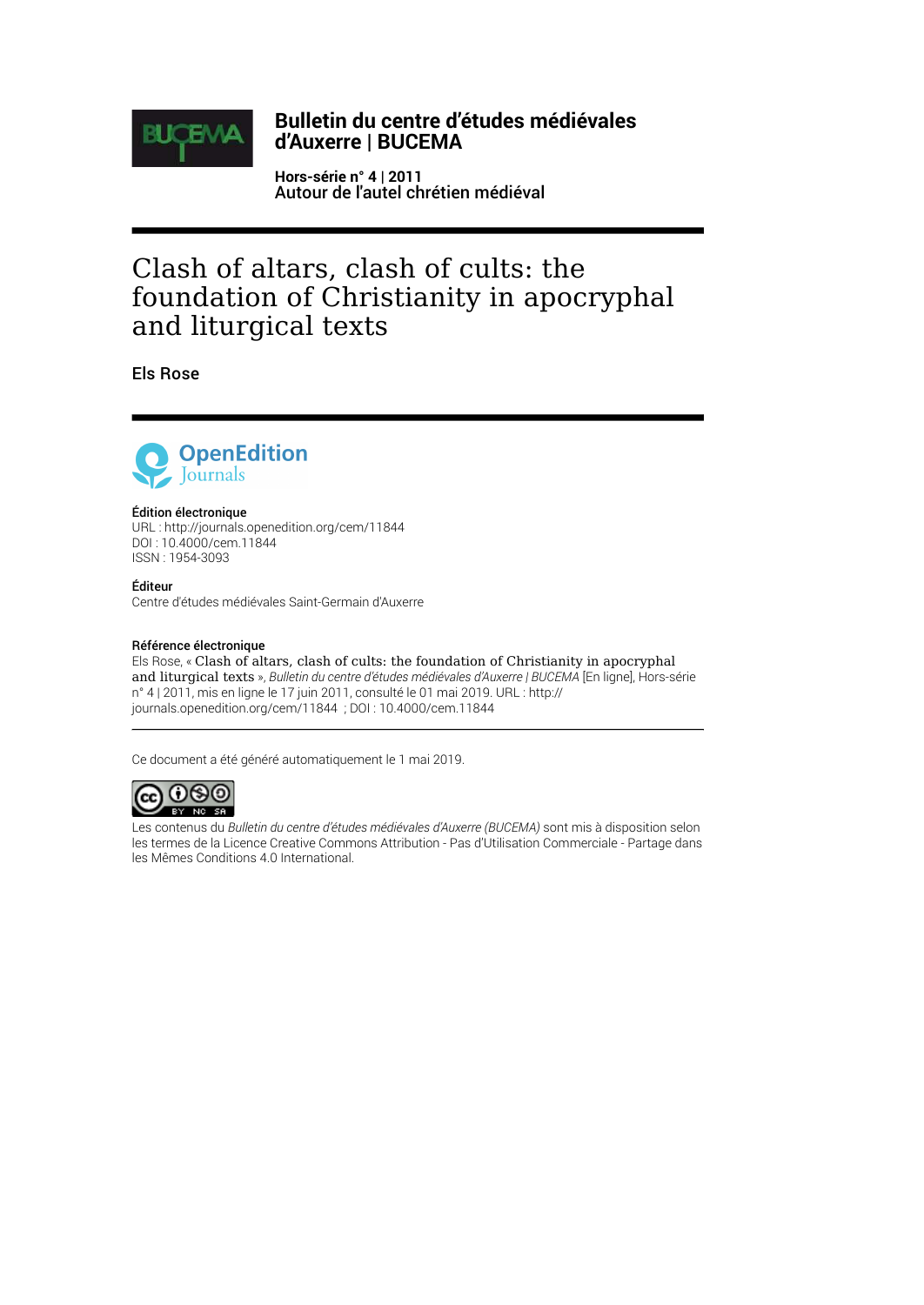# *Clash of altars, clash of cults: the foundation of Christianity in apocryphal and liturgical texts[1](#page-10-0)*

<span id="page-1-0"></span>Els Rose

## Introduction

- <span id="page-1-1"></span><sup>1</sup>In the *Life of Martin*, the prototype of medieval hagiography, Sulpicius Severus depicts his hero as the missionary of the empire's most northern regions. Martin is said to wander about Gaul with a hammer and a flaming torch, destroying pagan altars, statues and entire temples in order to replace them with churches and monasteries. We occasionally catch a glimpse of pre-Christian and Christian cult places in the Gallic realm through these stories.[2](#page-10-1) The altars and statues in the local temples, presented as very ancient, much frequented and exceedingly rich cult places, were smashed and pulverized by the ascetic bishop. The role of the people in these stories of conversion is also an interesting feature. The *rustici* are often presented as fierce opponents, threatening Martin's life and defending their sacred places (temples, trees, images and altars) with all their might. But although Sulpicius entertains the reader with some masterly examples of the competition between pagans and Christians – the latter often helped by divine intervention – Martin's famous biographer at the same time hastens to emphasize the cooperation into which the saint persuades his antagonists by his preaching. $3$  Thus the rustic landscape gradually fills with churches and monasteries, turning the pagan area into a Christian domain.<sup>[4](#page-10-3)</sup>
- <span id="page-1-3"></span><span id="page-1-2"></span>2 In this article, I do not intend to focus on the material altar in its various manifestations, but rather on the representation of altars and other forms of cult places, both pre-Christian and Christian, in narrative and liturgical traditions of the Latin Church. I began this contribution with examples from the *Life of Martin*, since this *Vita* is obviously the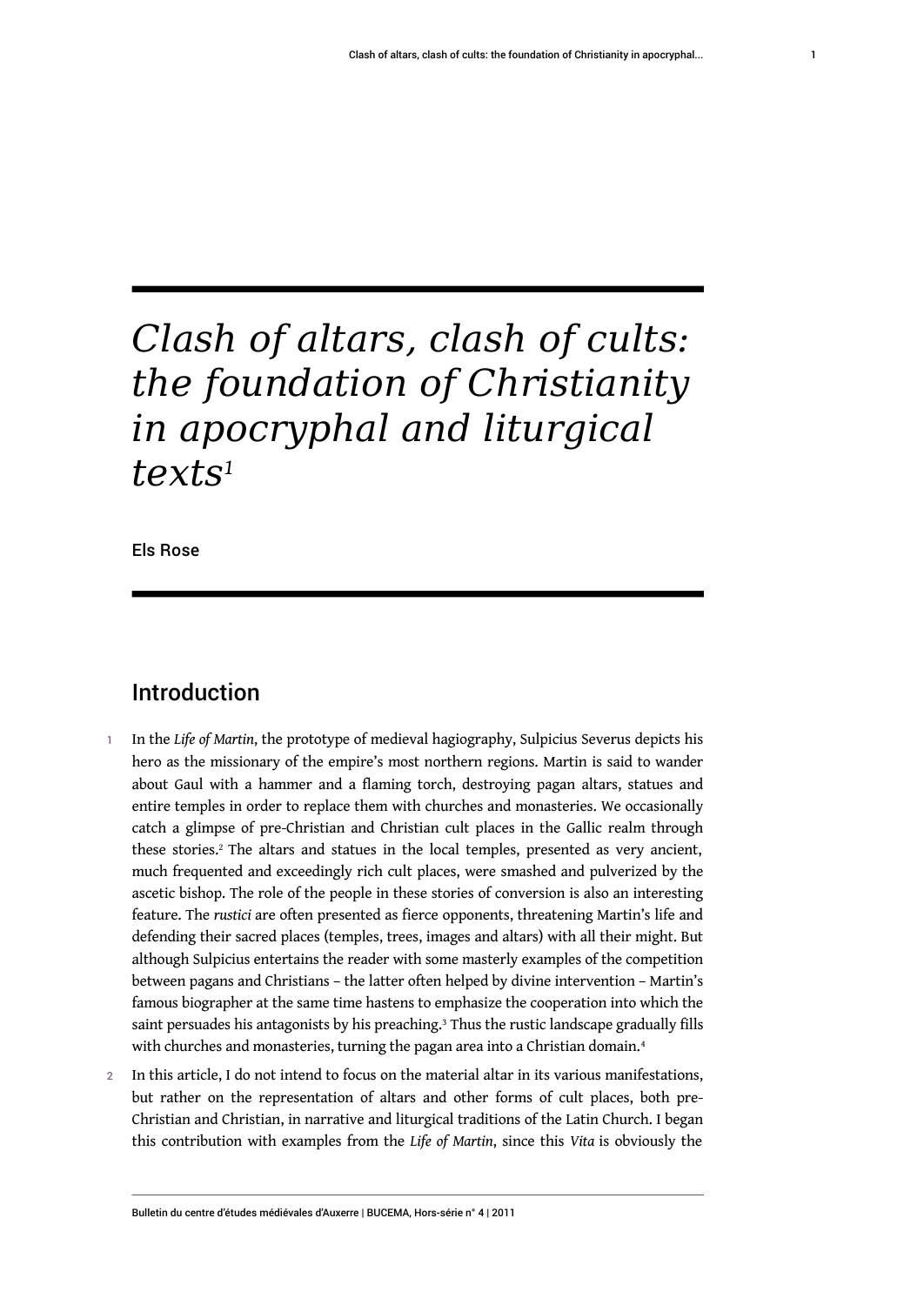<span id="page-2-0"></span>apostle of Gaul, the only bishop of the province who was truly a follower of the apostles.<sup>[5](#page-10-4)</sup> In the following, I want to concentrate on the apostles themselves, as founders of the Christian religion. Filled with the holy Spirit, the apostles left Jerusalem after Pentecost and spread throughout the entire world in order to preach the Gospel and to found churches. A large collection of narrative and liturgical texts reflects this missionary work, often presenting it as a real clash of cults. Before the new religion could be established in the mission area of the individual apostles, the ground had to be cleared of local cult places, temples, statues and altars in honour of the existing godheads. With the aid of a number of examples, we will explore the relation between narrative sources, most notably the apocryphal Acts of the apostles, and liturgical sources. While focusing on the clash between altars and cults as depicted in these sources, I will try to shed more light on the way apocryphal sources were received into the liturgy of the medieval period.

# Apocrypha and the liturgy

- 3 Most of what we know about the lives, acts and deaths of the apostles is related not in the canonical Bible, but in extra-canonical, or apocryphal sources. The relation between apocryphal texts on apostles and the liturgical practice of the Church, both in East and West, has always been an ambivalent one. Documents of late antiquity and the early medieval period testify to a distinct aversion to the *apocryphae scripturae*, writings that are ascribed to the apostles but are considered to contain many false doctrines and should therefore be kept away from the faithful. Use of these apocryphal writings in any practice of (liturgical) reading, be it in private or in church, should be avoided at all costs. [6](#page-10-5) The association of the apocryphal *Acts of the apostles* with heterodox movements such as the Manichaeans, or the Priscillianists in Spain as in a letter of Pope Leo I (AD 445), is an additional if not the main argument for a firm dismissal of these writings from any kind of orthodox usage. Some sources, like the letter of Pope Innocent I (AD 405) mention apocryphal writings by name. More specifically the well-known *Decretum Gelasianum* (late fifth/early sixth century) contains a list of apocryphal texts as part of its list of recommended and forbidden texts (*Decretum de libris recipiendis et non recipiendis*).[7](#page-10-6)
- <span id="page-2-2"></span><span id="page-2-1"></span>4 The distinct disapproval of apocrypha did not erase these extra-canonical traditions. On the contrary, they found their way into the traditions of art, legend and liturgy in the Western world. Latin translations of individual Acts of the apostles were presumably circulating as early as the sixth century at the latest. In many cases, these Latin translations and rewritings are the oldest and sometimes the only versions through which the ancient Acts have been preserved.<sup>[8](#page-10-7)</sup>
- <span id="page-2-3"></span>5 When studying the liturgy of the apostles in Latin sources up to the beginning of the thirteenth century, it is clear that prayers, chants and hymns are influenced to a great extent by non-biblical traditions. The search for sources time and again brings us to a collection of *Virtutes apostolorum*, compiled in the late sixth or early seventh century, most presumably in Gaul, and generally indicated as the Collection of Pseudo-Abdias. Abdias is described in the account on the apostles Simon and Jude as a disciple of the apostles themselves who was appointed bishop of Babylon in the first century. Consequently, the collection, which was said to have originally been in Hebrew, was attributed to him. Despite this rather vague assignment Pseudo-Abdias remains the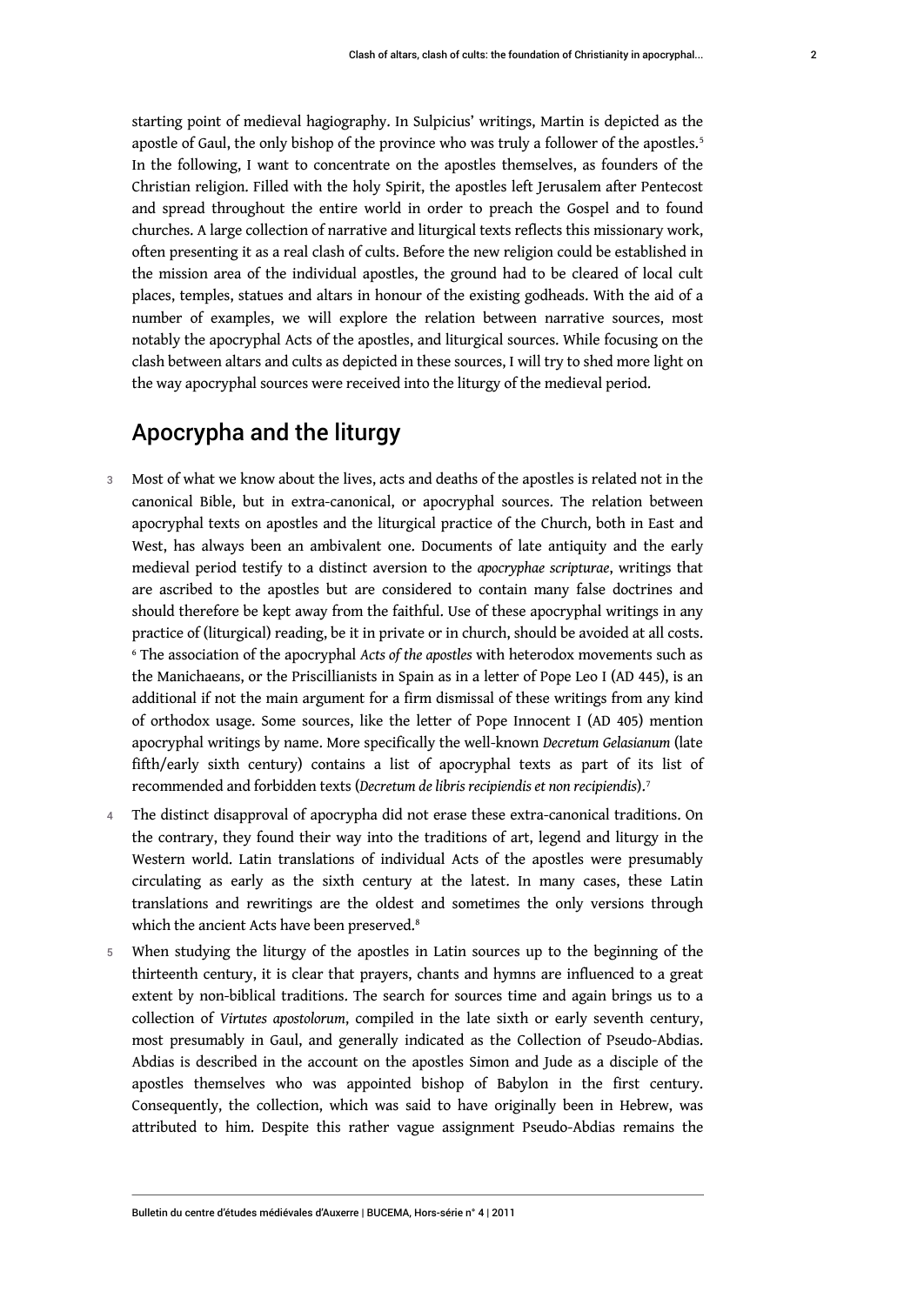common author's name linked to the most widely known set of texts on the apostles in medieval traditions.

6 In the following, the close connection between apocrypha and liturgy will be illustrated with the case of two apostles: Philip and Bartholomew. In the traditions of these two apostles the clash of altars and cults plays an important role.

# The missionary work of the apostles in apocryphal and liturgical sources

#### Bartholomew

#### <span id="page-3-0"></span>The *Passio Bartholomaei*

- 7 The apostle Bartholomew is the protagonist in a rich array of apocryphal traditions. Although there are no traces of ancient *Acta Bartholomaei*, there are, however, different traditions on the life and death of the apostle, transmitted in various languages.
- <span id="page-3-1"></span>8 In the Latin world, the Passio Bartholomaei is the most important source.<sup>[9](#page-10-8)</sup> This work has been transmitted both in Greek and Latin. Opinions differ on the question which tradition is the oldest, the Latin *Passio Bartholomaei* or the Greek.[10](#page-10-9) However this may be, the Greek version as it has come down to us, is far younger than the Latin, and has been handed down in manuscripts not older than the thirteenth century.<sup>[11](#page-11-0)</sup> The Latin version, on the other hand, has been transmitted in the early medieval collection of Pseudo-Abdias where it is entitled *De rebus per Indiam a beato Bartholomaeo gestis*. [12](#page-11-1)
- <span id="page-3-4"></span><span id="page-3-3"></span><span id="page-3-2"></span>9 Although various apocryphal traditions situate Bartholomew in different geographical areas (Armenia, Asia Minor, India) the *Passio Bartholomaei* mentions India as the apostle's misson field.[13](#page-11-2) Upon his arrival Bartholomew immediately enters into combat with the local godhead Astaroth. The cult of this god takes shape in the veneration of an image or statue (*idolum*) of the god, placed in Astaroth's temple. The idol is presented as the dwelling place of the godhead, who claims to heal the sick as a response to the people's sacrifice. Thus the godhead's temple is not only a place for sacrifice and veneration, but also a healing spot: the sick stand around the godhead's image.[14](#page-11-3) In the *Passio* Astaroth's "healing practice" is presented as a delusion: it is the godhead itself that makes the people ill in order to bind them to his cult and power.
- <span id="page-3-5"></span>10 This truth about Astaroth is later made public by Bartholomew, who forces the godhead to confess its incapacity to genuinely heal the people. Once the apostle has revealed the godhead's true nature to the people, they are all too willing to destroy with their own hands, the old cult place and replace it with a church (*templum Christi*). The godhead itself, again compelled by the apostle, steps out of its statue and starts to smash 'all kinds of idols, not only the big ones, but all the small figures that were placed in the temple for decoration, so that every single image was destroyed'.[15](#page-11-4) The *Passio Bartholomaei* is of particular interest since it mentions the installation of priests and a bishop after the dispelling of the hostile godhead. In this case the king becomes bishop.

#### <span id="page-3-6"></span>Liturgical texts

11 The liturgical cult of Bartholomew in the medieval West developed from the eighth century onwards. An important impetus was given by the translation of the apostle's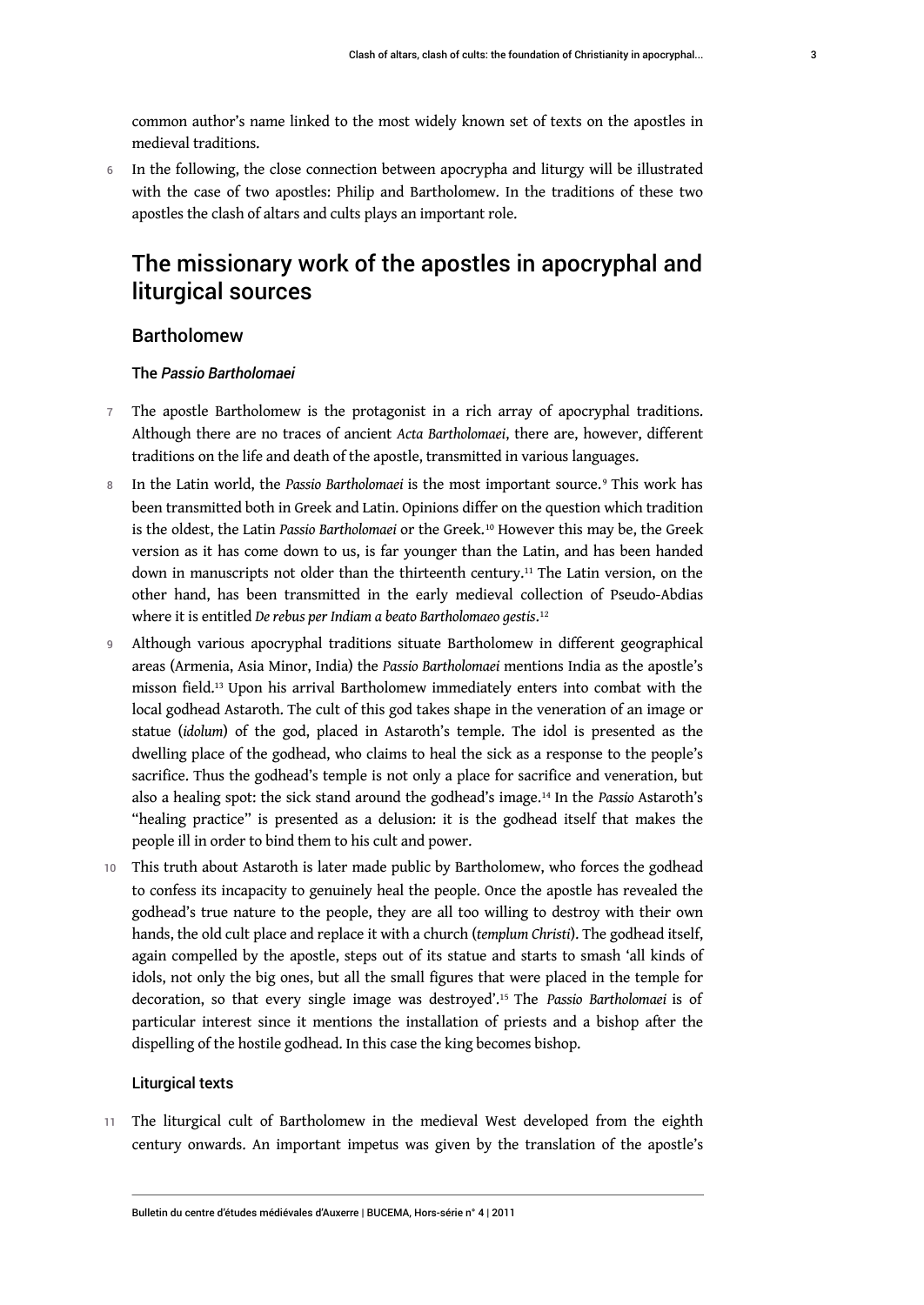relics from Asia Minor to the island Lipari to the North of Sicily in AD 580. From there, the cult spread with the relics through other regions of the Latin church. Liturgical sources in use in South Italy, Benevent, Spain, Gaul and England testify to this development.

12 The tradition of Bartholomew's occurrence in the temple of Astaroth was widely received in liturgical texts of the (early) medieval Latin tradition. To illustrate this, I will present some material for the liturgy of mass and office.

#### Eucharistic liturgy

#### <span id="page-4-0"></span>*Liber mozarabicus sacramentorum*

<sup>13</sup>One of the oldest existent manuscripts transmitting a mass ordo for the *natale* of Bartholomew is the Spanish *Liber mozarabicus sacramentorum*, a book for the liturgy of the mass as it was celebrated in many parts of the North of Spain prior to the reformations of the eleventh century. The manuscript, dating to the ninth century, comprises material that could be as old as the seventh century.[16](#page-11-5) Characteristic of the Spanish liturgy is the elaborate style that pays, in the case of saints, ample attention to biographical digression. The mass in honour of Bartholomew is true to this tradition: nine long prayers reflect on the apostle's fortunes during his missionary work. Bartholomew's encounter with the local god Astaroth and the destruction of the temple dedicated in the latter's honour is dealt with in various prayers, but most conspicuously in the *inlatio*, the Spanish variant of what we would call the *preface* in the Roman anaphora. The apostles are presented in this prayer as founders of the church and leaders of the Catholic faith:

*(LMS 843) Isti igitur in uictoriis suis precipue in laudibus sunt habendi, et ut aecclesiae fundatores et catholice fidei ducatores cuncti apostoli celebrandi.*[17](#page-11-6)

<span id="page-4-1"></span>They therefore should be held in great praise because of their triumphs, and all apostles should be celebrated as founders of the church and teachers of the catholic faith.

14 This general feature of the apostles culminated in most cases in their martyrdom as the fulfillment of their imitation of Christ. In the case of Bartholomew, not only his preaching and martyrdom are focused on, but, most importantly, his encounter with the local godheads and 'demonic' powers in his mission area. The apostle Bartholomew threw out demons 'on the authority of Christ' and following the latter's example:

*(LMS 843) Exemplis sequens dominum Iesum Christum, imperio suo demonia ei<i>cit.*

Following the example of his Lord Jesus Christ, he threw out the demonic on his authority.

15 With the power of his apostolic word he smashed the old cult places, the images and idols, thus making room for the new religion:

*(LMS 843) Verbo simulacra confringit, et sicut templum Astaroth a demonibus reddidit liberum*, illudque tibi consecrauit per spiritum sanctum...

With his word he broke down the idols, and just as he has liberated the temple of Astaroth from demons, and has consecrated it to you through the holy Spirit...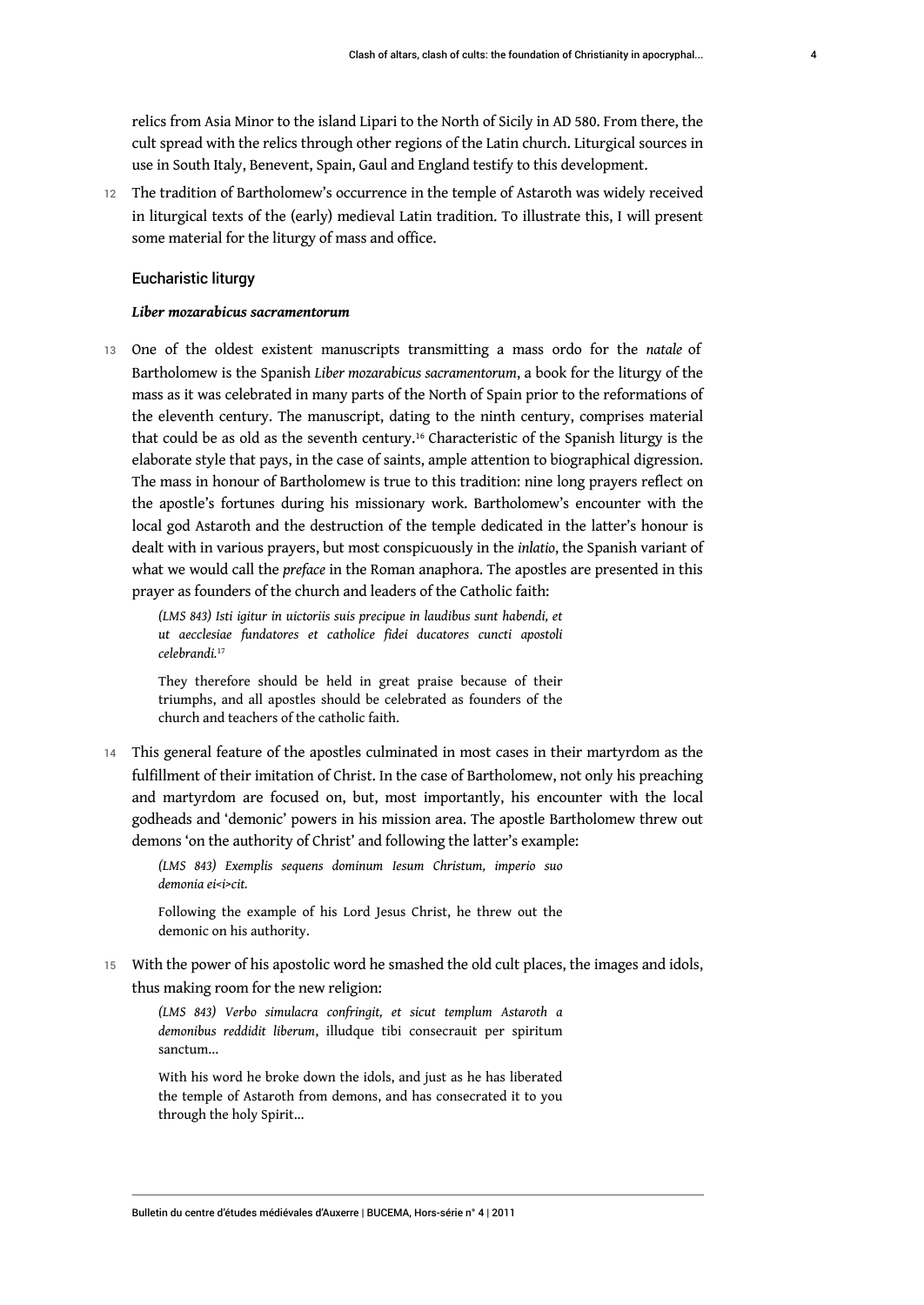- 16 The ingredients for the composition of this prayer are for the greater part found in the Latin *Passio Bartholomaei*. In some instances, such as the final example (*simulacra confringit* = *Passio* 6 (16): *idolum hoc et confringite*),[18](#page-11-7) the text of the *Passio* is even followed verbatim.
- <span id="page-5-0"></span>17 However, it is important to note that the liturgical text fits the narrative of the apocryphal source into its own proper context. In this case, a connection is made between the subversion of the local religion and its outer appearances in the form of idols and adornment on the one hand, and the access to the rituals and holy places of Christian worship on the other. This connection appears in various prayers of the Spanish mass. The first instance, found in the opening prayer (LMS 840), refers to Bartholomew in general as the holy apostle through whose merits the accessibility of the altar in the Christian act of worship is enlarged:

(LMS 840) quia digne nullus altario tuo adesse poterit, nisi aut gratia tua munitus, aut tui apostoli meritis circumuallatus extiterit.

...for justly no one could approach your altar, unless he is armed with your grace or surrounded by the merits of your apostle.

18 The same notion of the intervention of Bartholomew's virtue in order to make the faithful worthy of participation in the ritual of the Christian altar occurs in the prayer *post pridie* (LMS 845), following the institution narrative:

*(LMS 845) et qui altaris tui officiis nos indignos pro certo fatemur, meritis sancti apostoli tui Bartholomei iustificari in perpetuum mereamur.*

...and we who are said to be certainly unworthy of the office of your altar, are deemed worthy to be justified in eternity by the merits of your holy apostle Bartholomew.

19 The relation between Bartholomew's appearance as liberator from pre-Christian cults and founder of the Christian cult on the one hand, and the worthiness of the faithful to stand in the (liturgical) ministry is made most clear in the *inlatio* (LMS 843):

*(LMS 843)et sicut templum Astaroth a demonibus reddidit liberum, illudque tibi consecrauit per spiritum sanctum, ita nos a piaculis soluat, et coram te in ministerio tuo dignos efficiat.*

... and just as he has liberated the temple of Astaroth from demons, and has consecrated it to you through the holy Spirit, may he deliberate us from sin and make us worthy before you in the ministry to you.

20 It is not made explicitly clear whether the worthiness of all the faithful who gather around the altar is the meaning, namely both clergy and lay people.

#### <span id="page-5-4"></span><span id="page-5-2"></span><span id="page-5-1"></span>*Missale Beneventanum of Canosa*

<span id="page-5-3"></span>21 During an invasion of the island Lipari by moslims in the year 838, Bartholomew's relics were brought to safety and transferred to Benevento, [19](#page-11-8) which became a separate archbishopric in 969.[20](#page-11-9) In the tenth and eleventh century, the Beneventan church used an early form of the plenary missal, i.e. a book in which prayers, readings and chants are collected.[21](#page-11-10) Only one complete manuscript, from the late eleventh century, has been preserved: the so-called *Missale Beneventanum of Canosa*. [22](#page-11-11) The book contains two mass ordo's for Bartholomew, one without further specification (presumably for his *natale*) and one in commemoration of the translation of his relics. In the former mass the *oratio secreta* or *super oblata* (said after the *offertorium*)is of special importance.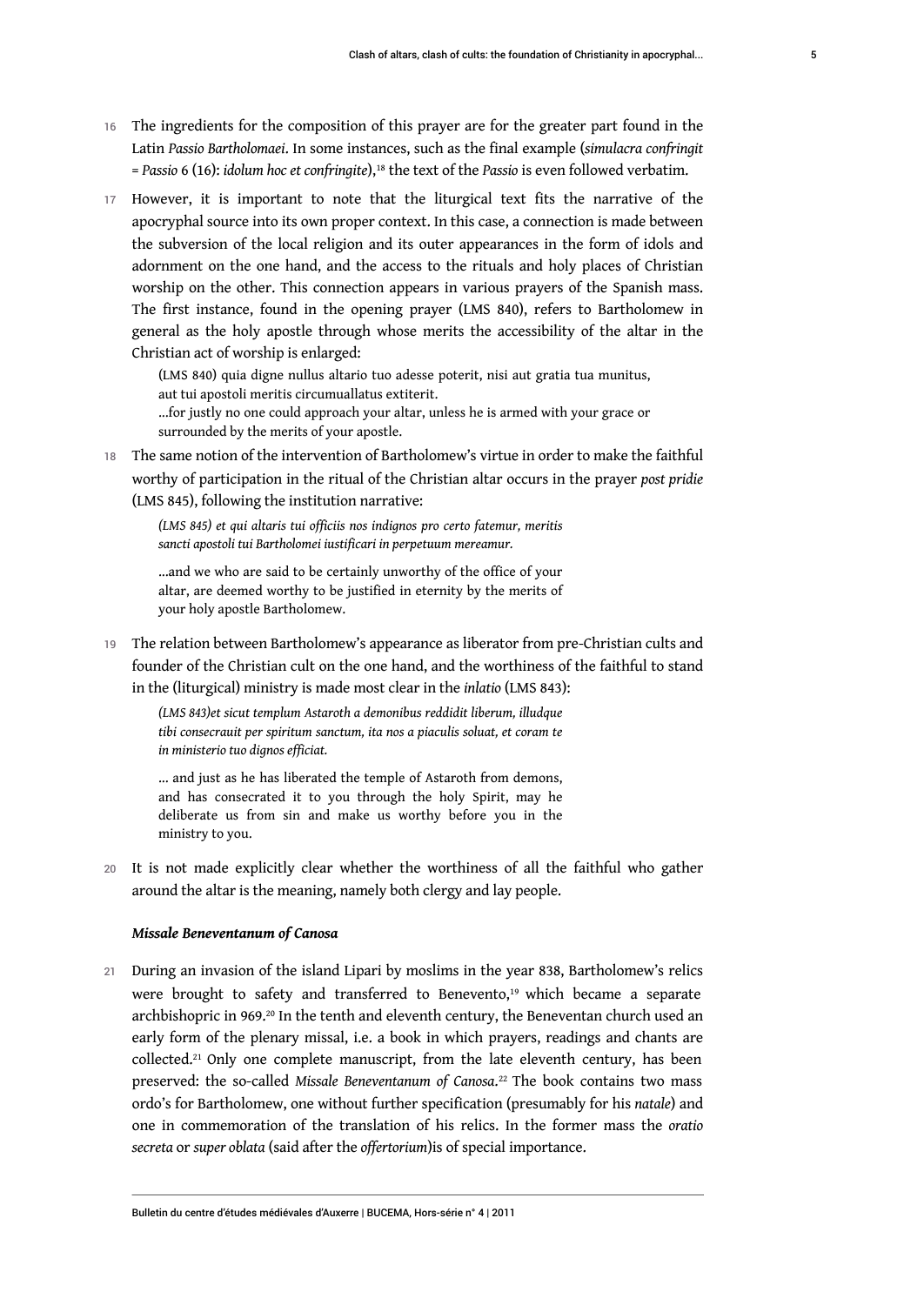God, who on the prayer of your apostle Bartholomew has commanded the demon to destroy its own image by the roots, mercifully expel, we beseech you, the images of sins from our hearts, so that we may be deemed worthy to enter with joy through the door of your kingdom, purified through his prayers.

22 In this prayer Bartholomew's encounter with the local cult place is at the centre of attention. The liturgical text however gives the apocryphal story a new meaning. In the Beneventan text, the concrete idols from the apocryphal *Passio Bartholomaei*, smashed by the apostle to give way to the new religion, are reinterpreted in an allegorical or spiritual way. The images of local gods, that were dashed to pieces upon Bartholomew's prayer, are compared to the images of sins in the hearts of the faithful. The text prays that Bartholomew may expell these imaginary demons just as he knocked over the idols. This connection between concrete idols and their power in the narrative of the apostle's passion and the imaginary demons in the reality of the hearts of the faithful recurs in other prayers in commemoration of Bartholomew as well as of various other apostles.<sup>[23](#page-11-12)</sup>

#### <span id="page-6-0"></span>Liturgy of the hours

#### *The Antiphonary of Ivrea*

*gaudenter introire mereamur.*

- 23 Apocryphal traditions on the apostles are not only incorporated in texts for the eucharistic liturgy. A similar influence of these once rejected traditions can be found in material for the liturgy of hours just as well, though it was received there in different ways.
- <sup>24</sup>The liturgy of hours or 'office liturgy' (*officium divinum*) for the *natale* of the apostle Bartholomew offers a clear example. The oldest collection of office texts in honour of this apostle is found in the eleventh century Antiphonary of Ivrea, in use in the cathedral church of this city in the Northwest of Italy. Space does not allow us to render the texts of the office in its entirety here – unfortunately, since it would make clear how the singing of the chants throughout the day as it were tells the full story of Bartholomew's missionary work and passion. Suffice it to present here some of the texts as examples of the narrow bonds that can occur between apocryphal and liturgical texts.
- 25 In the night offices for instance, two of the three responsaries of the second nocturn, that are sung in response to the lessons, refer to the replacement of the images of the old gods by the symbols of the Christian cult: a sign of the cross, a church building.<sup>[24](#page-11-13)</sup>

<span id="page-6-1"></span>RESP. Praecepto apostoli, destructis a daemone simulacris, regi dixit beatus Bartholomaeus: Ego jussi daemonibus quassare idola, ut gentes verum credant Deum qui regnat in coelis.[25](#page-11-14)

<span id="page-6-3"></span><span id="page-6-2"></span>V. Propterea profanas imagines comminui, et ipsum daemonem ire in desertum praecepi.[26](#page-11-15)

RESPONSARY After the demons had destroyed their own images by order of the apostle blessed Bartholomew said to the king: 'I have ordered the demons to break their idols to pieces so that the gentiles would believe the true God who reigns in heaven.

VERSE Therefore I have broken the profane images, and I have commanded the demon himself to go away into the desert.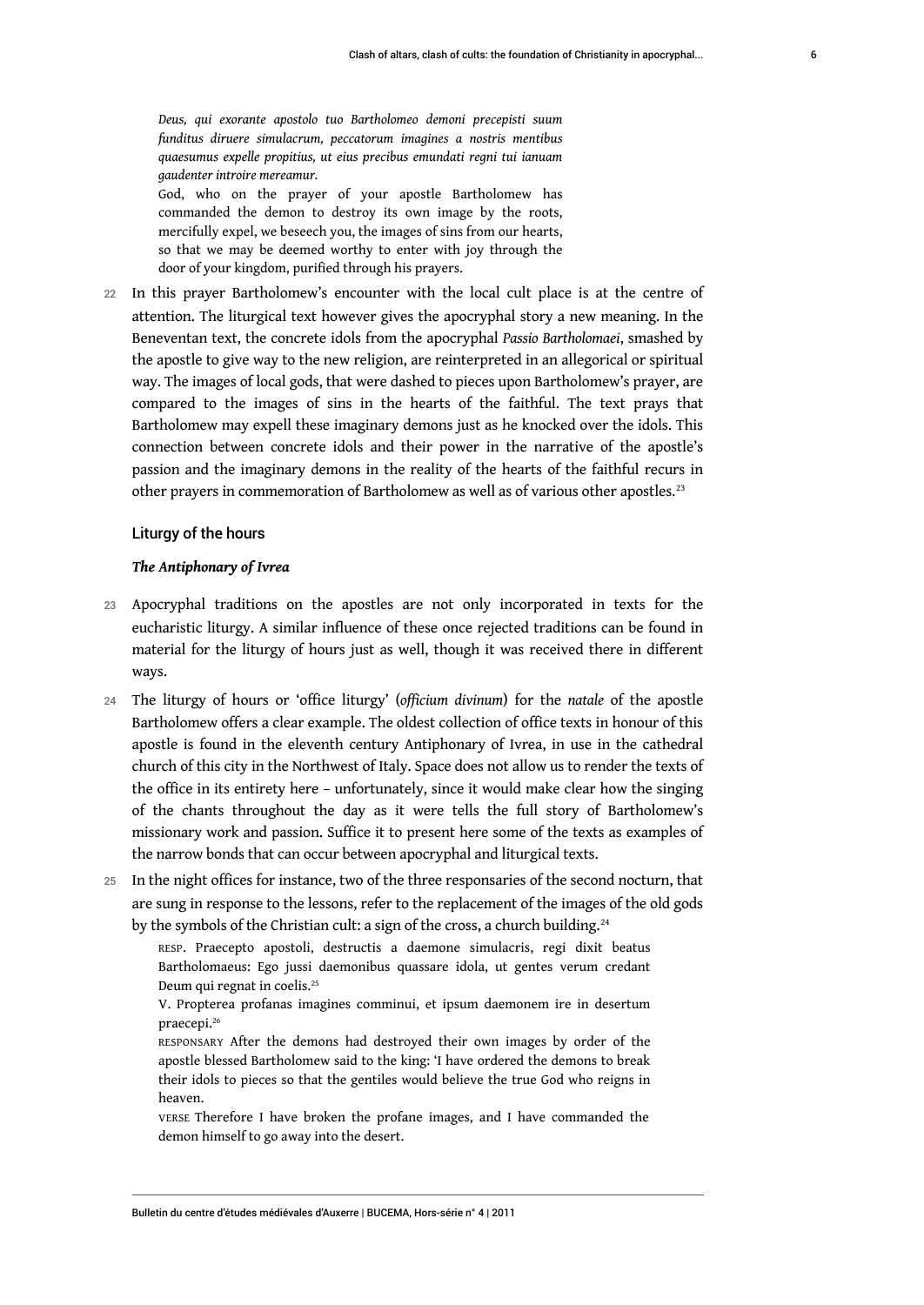RESP. Obsecrante sancto apostolo, statim apparuit angelus, splendens sicut sol, sculpens digito suo in saxis signum sanctae crucis, quod christicolae suis frontibus infigerent.

<span id="page-7-0"></span>V. Circumvolans igitur per quatuor angulos templi subito scripsit mirabiliter.<sup>[27](#page-11-16)</sup> RESPONSARY At the request of the apostle an angel appeared immediately, radiant as the sun, and he sculpted with his finger the sign of the holy cross in the stones, so that the Christians would imprint it on their foreheads.

VERSE Flying around the four corners of the temple he suddenly wrote miraculously…

26 Unlike the prayer-texts for Mass, the chants of Bartholomew's office stay very close to the text of the *Passio*, often quoting it verbatim (as is the case in the responsary *Obsecrante*). Here a difference in liturgical genre is visible. While the prayers for the celebration of mass are often free compositions reflecting on the significance of the feast-day, the chants of the liturgy of hours function as companions to psalms and readings and in that sense highlight the main aspects of existing texts.

#### Philip

#### Acta Philippi

27 The case of the apostle Philip presents a slightly different picture, as well as many similarities. As in the apocryphal tradition on Bartholomew, the main part of the Latin Acts of Philip as transmitted in the Collection of Pseudo-Abdias takes place in the temple of the local godhead. Philip, sent to Asia Minor according to this Latin tradition, is found in a temple dedicated to Mars, where a statue of the god turns out to be the dwelling place of an evil dragon. The dragon kills the son of the priest and makes the people gathered in the temple ill. Philip promises to restore life and health provided that the people destroy the idol and replace it by a cross. Thus it happens: with great joy the people participate in the destruction of the statue. Subsequently the people are baptized and build 'many churches'. The ancient sanctuary is replaced by a dwelling place for the new religion, where ministers are appointed in the hierarchical form of priests, deacons and a bishop.<sup>[28](#page-11-17)</sup>

#### <span id="page-7-2"></span><span id="page-7-1"></span>Liturgical texts

- 28 Ever since the dedication of a church in Rome to Philip and James  $(556-574),^{29}$  $(556-574),^{29}$  $(556-574),^{29}$  the liturgical cult of the apostle Philip in the West is connected to the commemoration of the apostle James Minor, the 'brother of the Lord' who is traditionally regarded as the first bishop of Jerusalem. The two apostles share a feast-day on 1 May.
- 29 In contrast to the case of Bartholomew, eucharistic prayers and chants for the liturgy of hours in commemoration of Philip and James do not offer much material that goes back to apocryphal sources. The most interesting text for our present investigation is found in the genre of hymns. A collection of Mozarabic hymns transmits the text *Fulget coruscans*, where reference is made to Philip's experiences in the temple of Mars.<sup>[30](#page-12-1)</sup> The hymn as a whole follows the apocryphal narrative closely, and I point here only to one or two relevant aspects, taken from stanzas 2 to 4 and 7.

<span id="page-7-3"></span>2. Hic est Philippus, beatus apostolus, Qui praedicavit Scythis evangelium, Bis denis annis post Christi ascensionem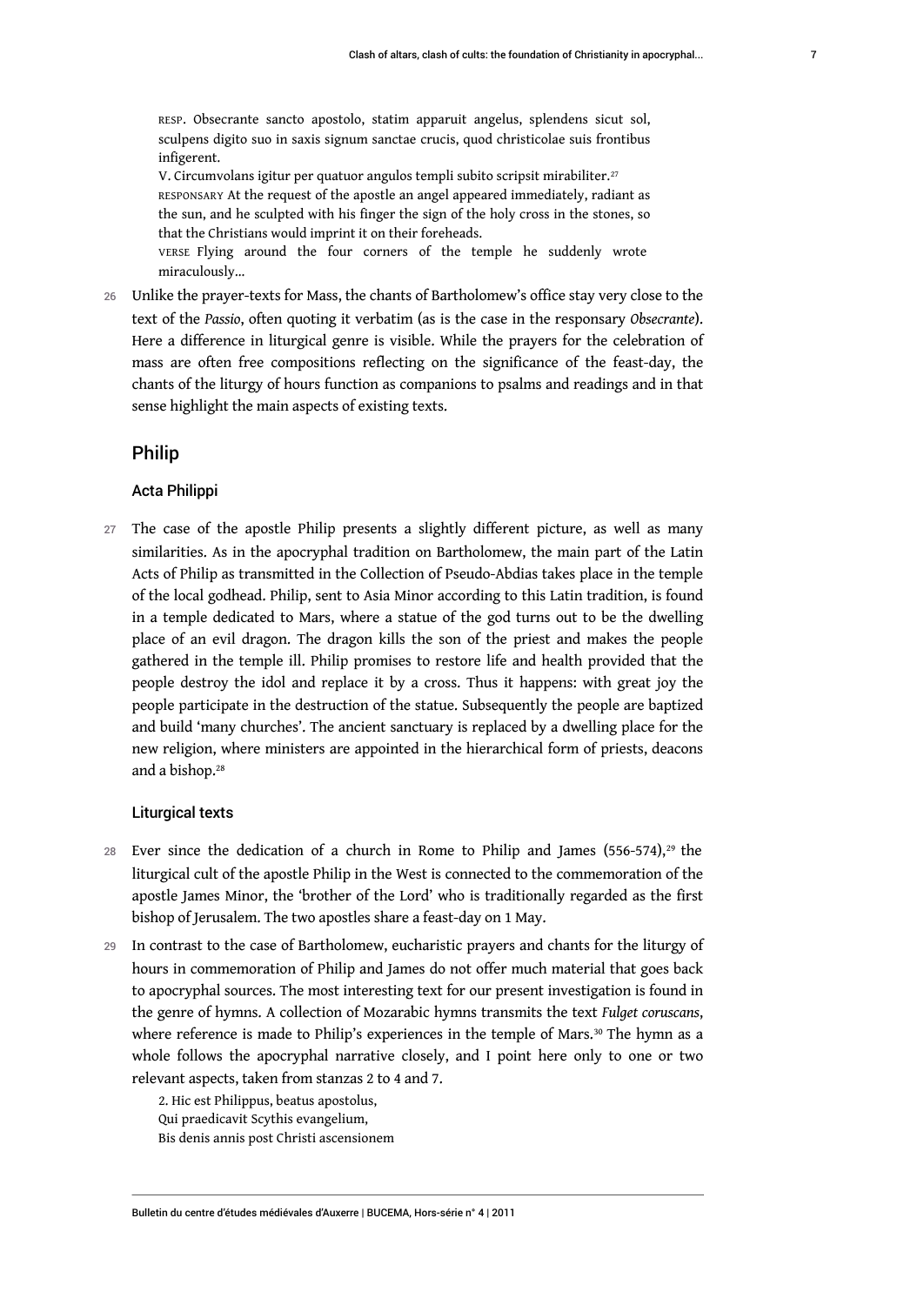Receptus fuit ad Martis statuam, In qua stabat draco ingens pessimus. This is Philip, the blessed apostle, Who preached the Gospel to the inhabitants of Scythia, Twenty years after Christ's ascension He was admitted to a statue of Mars, In which an enormous most evil dragon remained. 3. Fiunt virtutes per manus apostoli: Duo tribuni, quos dracos prostaverat, Seu filius sacrificans pontificis Recuperabant prospera libertatis Et reddunt Deo gratias multimodas. Miracles happened through the hand of the apostle: Two tribunes, whom the dragon had overthrown, And the son of the priest, making the offering, They all regained the good fortune of liberty And gave multiple thanks to God. 4. In locum dirum, quo draco steterat, Benigne iussit, ut vexilla collocent, Virtutes magnas imperat acquirere; Tunc draco ipse, qui praeerat saevius, In Christi laudem solitudo permanet. In the fearful place where the dragon had been standing He benignly commanded the raising of a cross, He ordered to acquire large powers; Then this very dragon, who had ruled so savagely, Remained [in] solitude in praise of Christ. 7. Post haec beatus vocat ad se populos, Levitas iubet, sacerdotes fieri, Deorum templa nimia destruere Ecclesiarumque sancta erigere, Haereticorum de errore redire. After that the blessed man called the people to him, He assigned deacons, priests were appointed, They destroyed the enormous temples of the gods And erected holy churches; They returned from the error of the heretics.

- 30 The second and third stanzas present Philip as the apostle of Scythia, who performed many miracles in and around the pagan temple. In the fourth stanza it is made clear how the cult place of the old religion is replaced by an image of the cross. The statue of Mars is, in the perspective of the apostolic legend, the dwelling place of evil in the form of a savage dragon. As in the apocryphal *Acts*, the people are present as active participants in the dismissal of the old religion: according to the seventh stanza their conversion 'from the error of the heretics' consists in the destruction of the 'temple of the gods' by their own hands, and the construction of churches.
- 31 As in the liturgy of Bartholomew, the apostle's manner of dealing with ancient cult places and the creation of a place for Christian worship has its place in the liturgy in commemoration of Philip. Different from the case of Bartholomew is the limitation of this theme to a single hymn, instead of it being disseminated throughout the eucharistic liturgy and the liturgy of hours. In the material for mass and office, biblical material is used as well as general texts in honour of the apostles. Moreover, the liturgical text follows the apocryphal narrative without adding anything new. The encounter of Philip with the cult of Mars remains as it is, without any further development.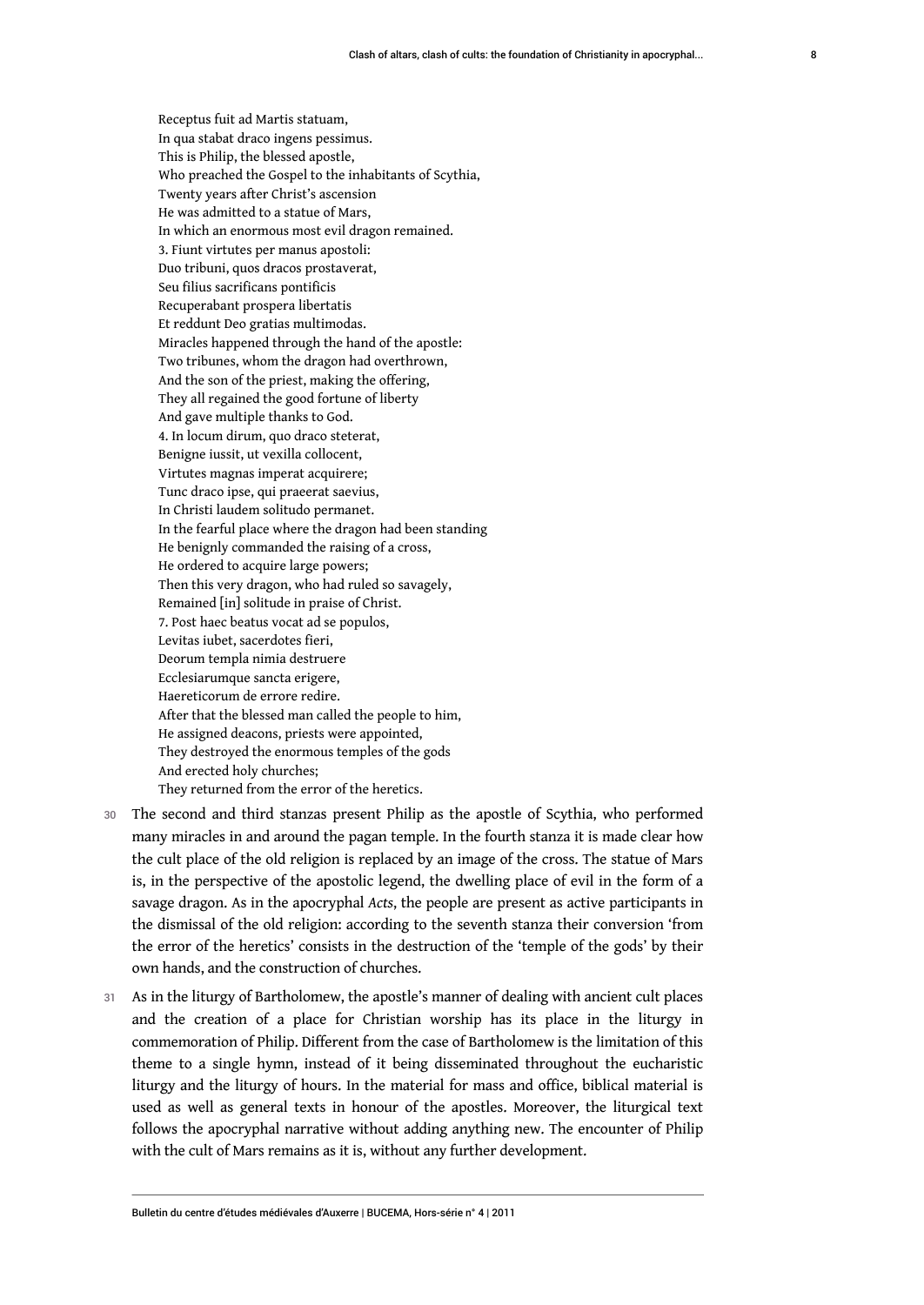### Concluding remarks

- 32 Space does not allow further illustration of this development with material taken from the cults of other apostles. Yet the examples presented above already give rise to some observations and questions.
- 33 In the first place it is clear that the initial hesitation towards the use of apocryphal sources in the liturgy could not prevent the incorporation of these stories into various traditions of Christian worship. Extra-canonical narratives on the lives, acts and glorious deaths of the apostles were obviously seen as useful material for worship and the instruction of the faithful.
- 34 Against the background of this general observation concerning the relation between apocrypha and the liturgy of the Latin church, the importance attached to the role of the apostles as missionaries and founders of the Christian religion is conspicuous. Although a great deal of the extant liturgical texts tend to present the individual apostles as part of a general group, namely the *doctores* and *ducatores* of the church, in various, mostly early, traditions liturgical prayers, chants and hymns are found that go more deeply into the individual character of the apostle and his life. Here the focus is on the encounter of various apostles with representatives of pre-Christian cults and cult places and their foundation of a Christian altar or church. Consequently, it is not only apocryphal texts but also liturgical texts on apostles that are useful sources of information on the Christian representation of the veneration of pre-Christian godheads and the course of events in and around their cult places.
- 35 In some liturgical traditions, as was seen in the case of the apostle Bartholomew, this theme is not only copied from the apocryphal source, but also digested into a new, often multiple meaning. The cleaning of the local altar by the apostle can be the impetus to pray for the apostle's presence in order to make the Christian altar accessible to the people, stained by sins. Also, the apostle's victory over idols and demons as representatives of the ancient cult can be transformed into a prayer for victory over the sins and temptations that threaten the world of the individual Christian.
- 36 At the same time, a clear difference can be observed between liturgical traditions of various apostles. While the case of the apostle Bartholomew shows a rich influence of apocryphal traditions on liturgical texts and a similar free dealing with the themes that are brought up by the apocryphal narrative, in the case of the apostle Philip the apocryphal narrative receives a rather modest place, whereas the use of biblical passages related to either the apostle himself or to the apostles in general is much more frequent. Morever, when apocryphal themes are incorporated into the liturgy of Philip, the liturgical texts follow the apocryphal narrative quite closely without giving the legendary material allegorical or spiritualized meanings or interpretations.
- 37 Although I have, in the preceding words, led you far from the altar as a material object, I hope to have given an impression, however limited and preliminary, of the way altars and cult places, both pre-Christian and Christian, play a role in apocryphal and liturgical traditions on the apostles in the Latin Middle Ages.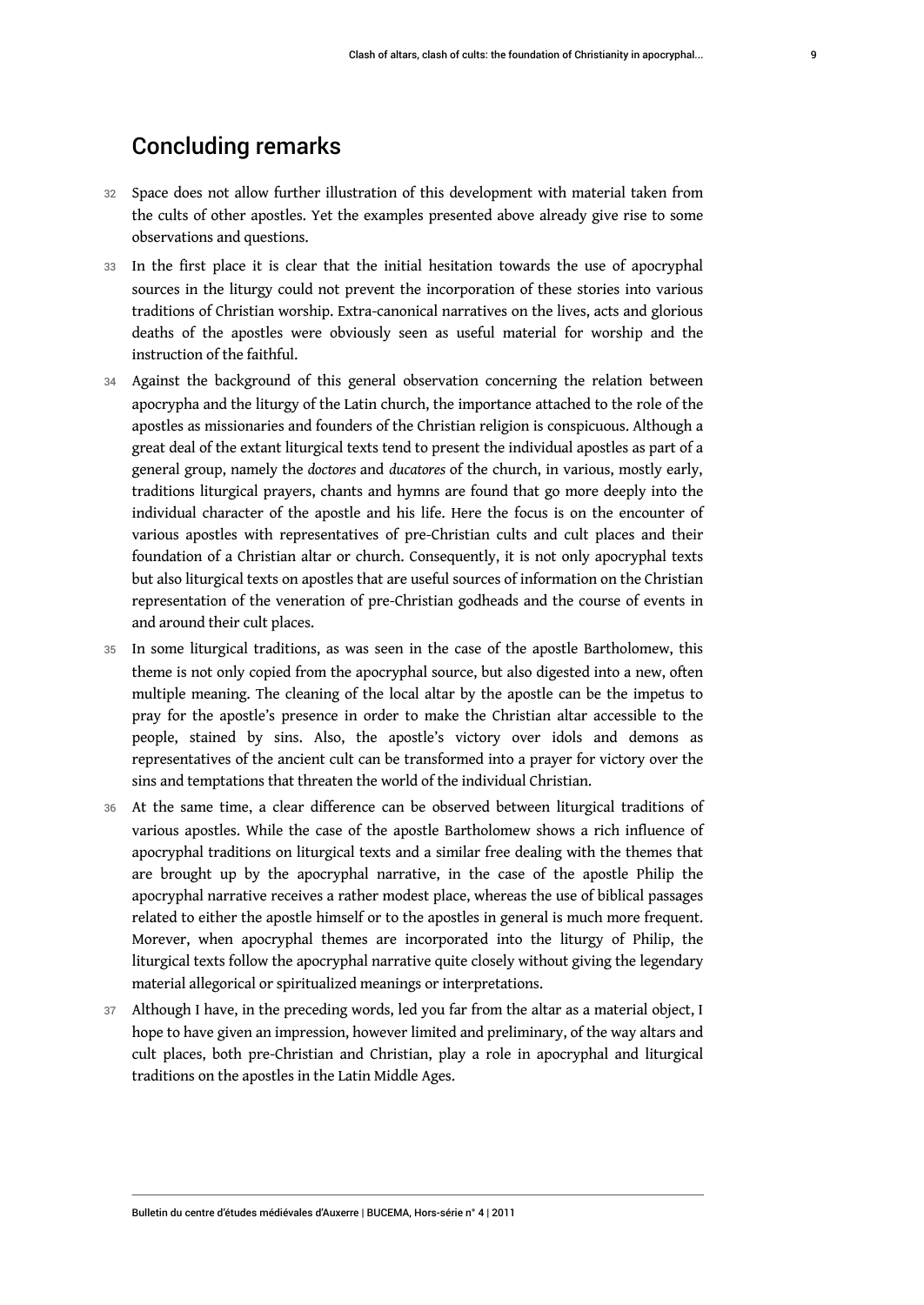### **NOTES**

<span id="page-10-0"></span>**[1.](#page-1-0)** I wish to thank Anne Simpson and the Netherlands Institute of Advanced Studies for correcting this article.

<span id="page-10-1"></span>**[2.](#page-1-1)** Cfr Sulpicius Severus: *Vita sancti Martini*, c. 11-15. J. Fontaine (ed.): *Vie de saint Martin* (Paris 1967-1969 = Sources Chrétiennes 133-135: vol. 133, p. 276-287.

<span id="page-10-2"></span>**[3.](#page-1-2)** 'But most of the time when the rustics protested against him, lest he destroyed their sanctuaries, he mitigated their pagan hearts through his holy preaching so that, after he had shown them the light of truth, they themselves ruined their own temples' (*Plerumque autem contra dicentibus sibi rusticis, ne eorum fana destrueret, ita praedicatione sancta gentiles animos mitigabat ut, luce eis ueritatis ostensa, ipsi sua templa subuerterent*). Sulpicius Severus: *Vita Martini*, c. 15.3. Ed. Fontaine: *Vie de saint Martin*, vol. 133, p. 286.

<span id="page-10-3"></span>**[4.](#page-1-3)** *Nam ubi fana destruxerat, statim ibi aut ecclesias aut monasteria construebat*. Sulpicius Severus: *Vita Martini*, c. 13.9. Ed. Fontaine: *Vie de saint Martin*, vol. 133, p. 282. In some instances the Christianization of a certain cult place does not pass off that smoothly. Ardent zeal of recently converted Christians leads to the installation of a false cult and the erection of a fake altar near Martin's city Tours. The tomb of what is regarded as a martyr's grave is marked by an altar, as if it were an ancient Christian cult place established by previous bishops (*nam et altare ibi a superioribus episcopis constitutum habebatur*; Sulpicius Severus: *Vita Martini*, c. 11.1. Ed. Fontaine: *Vie de saint Martin*, vol. 133, p. 276). Martin, distrustful because of contradicting testimonies by priests and other clergy, finally receives a vision of the inhabitant of the cult place: a villain, suffering pains in hell, far from the beatitude of the martyrs. The fake altar is subverted and the false cult place destroyed. From these instances it is clear that not only pre-Christian or pagan altars are wiped away from the region in order to make place for Christian cult places, but also false Christian cults can develop with fake altars. These too are discovered by the sharp eye of the ascetic bishop and missionary.

<span id="page-10-4"></span>**[5.](#page-2-0)** Cfr Sulpicius Severus: *Vita Martini*, c. 20.1: *In solo Martino apostolica auctoritas permanebat*. Ed. Fontaine: *Vie de saint Martin*, vol. 133, p. 294.

<span id="page-10-5"></span>**[6.](#page-2-1)** Cfr Innocent I: *Epistola* VI.7. Ed. H. Wurm: 'Decretales selectae ex antiquissimis Romanorum Pontificium epistulis decretalibus', in *Apollinaris* 12 (1939), p. 74-78; Leo Magnus: *Epistola* 15.15. Ed. J.P. Migne: *Patrologia Latina* 54, col. 688.

<span id="page-10-6"></span>**[7.](#page-2-2)** *Decretum Gelasianum de libris recipiendis et non recipiendis*. E. von Dobschütz (ed.): *Das* Decretum Gelasianum de libris recipiendis et non recipiendis *in kritischem Text herausgegeben und untersucht* (Leipzig 1912 = Texte und Untersuchungen zur Geschichte der altchristlichen Literatur 38.4), esp. p. 11-13. See also É. Junod & J.-D. Kaestli: *L'Histoire des actes apocryphes des apôtres du III<sup>e</sup> au IX<sup>e</sup> siècle: le cas des Actes de Jean* (Genève/Lausanne/Neuchâtel 1982 = Cahiers de la *Revue de théologie et de philosophie,* 7), p. 102-103. On date and place of origin of the document see S. Döpp & W. Geerlings: *Lexikon der antiken christlichen Literatur* (Freiburg i.B. 1998), 160. But see also McKitterick's later dating (around 700): R. McKitterick: *The Carolingians and the written word* (Cambridge 1989), p. 202-204.

<span id="page-10-7"></span>**[8.](#page-2-3)** R.A. Lipsius: *Die apokryphen Apostelgeschichten und Legenden* I (Braunschweig 1883-1889), vol. I, p. 170-171.

<span id="page-10-8"></span>**[9.](#page-3-0)** Most recent edition by M. Bonnet: *Passio sancti Bartholomaei apostoli*, in id: *Acta apostolorum apocrypha* II.1 (Leipzig 1898 / repr. Hildesheim 1990), p. 128-150.

<span id="page-10-9"></span>**[10.](#page-3-1)** According to Lipsius, the work was written originally in Greek and translated into Latin. Lipsius states that the older Latin translation (transmitted in manuscripts as early as the eighth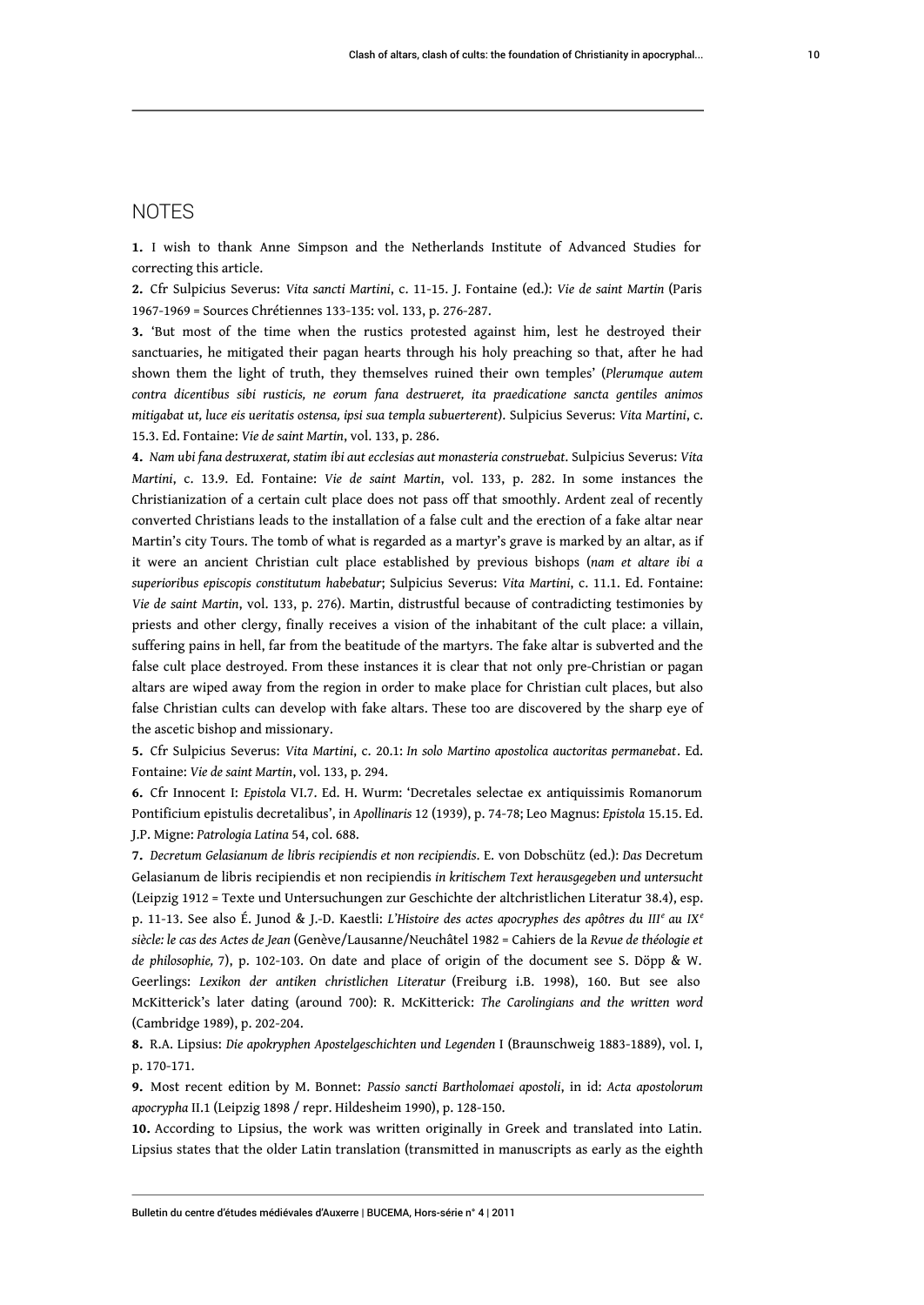century; see M. Bonnet: 'La *Passion de S. Barthélemy*, en quelle langue a-t-elle été écrite?´, in *Analecta Bollandiana* 14 (1895), p. 353-366, at p. 353) is nearer to the Greek original than the relatively late Greek transmission. Lipsius tries to demonstrate this with the help of a theological analysis of both accounts; ibid. p. 67-70. Bonnet challenges this view by stating the opposite, viz. that the oldest translation (the original text being neither Greek nor Latin) was into Latin, from which the Greek translation depends. Bonnet: 'Passion de Barthélemy'.

<span id="page-11-0"></span>**[11.](#page-3-2)** Lipsius: *Die apokryphen Apostelgeschichten* II.2, p. 65.

<span id="page-11-1"></span>**[12.](#page-3-3)** *Abdias Babyloniae primi episcopi ab apostolis constituti, de historia certaminis apostolici libri decem*. Ed. W. Lazius (Paris 1560). Cf. Lipsius: *Die apokryphen Apostelgeschichten* II.2, p. 65. As no account of the translation of Bartholomew's relics can be found in the *Passio*, the work can be dated before 580, the year when the apostle's remains were brought to Lipari, a small island to the north of Sicily. Cfr. Lipsius: *Die apokryphen Apostelgeschichten* II.2, p. 71. Due to the *passio's* Nestorian background, Lipsius dates it between 450 and 550.

<span id="page-11-2"></span>**[13.](#page-3-4)** Bartholomew summarizes the commission of the apostles in his own words: *Et sicut qui uictor extiterit tyranni mittit comites suos ut in omnibus locis ubi tyrannus possedi titulos regis sui uictoris ac triumphatoris inponant, ita hic homo Christus Iesus, qui uicit, misit nos in omnes prouincias ut expellamus ministros diaboli qui per templa in statuis habitant et homines qui eos colunt de potestate eius qui uictus est auferamus*. *Passio Bartholomaei* 12. Ed. M. Bonnet: *Acta apostolorum apocrypha* II.1, p. 139.

<span id="page-11-3"></span>**[14.](#page-3-5)** …*nam omnes illi qui iacent in templo aegrotantes*… *Passio Bartholomaei* 13. Ed. Bonnet: *Acta apostolorum apocrypha* II.1, p. 140.

<span id="page-11-4"></span>**[15.](#page-3-6)** *At ille statim egrediens comminuit omnia genera idolorum, nec solum maius idolum, sed ubicumque pro ornatu templi sigilla erant posita minutauit ita ut picturam omnem delesset*. *Passio Bartholomaei* 17. Ed. Bonnet: *Acta apostolorum apocrypha* II.1, p. 143-144.

<span id="page-11-5"></span>**[16.](#page-4-0)** F. Cabrol: 'Mozarabe (la liturgie)', in *Dictionnaire d'archéologie chrétienne et de liturgie* 12, col. 390-491: at col. 407.

<span id="page-11-6"></span>**[17.](#page-4-1)** *Liber Mozarabicus sacramentorum* 843. The full text of the prayer is found in J. Janini (ed.): *Liber missarum de Toledo* (Toledo 1982-1983), 2 vols, vol. I, p. 296-301.

<span id="page-11-7"></span>**[18.](#page-5-0)** *Passio Bartholomaei* c. 6 (16). Ed. Bonnet: *Acta apostolorum apocrypha* II.1, p. 143.

<span id="page-11-8"></span>**[19.](#page-5-1)** M. Zender: 'Bartholomaeus', in *Lexikon des Mittelalters* I, col. 1491.

<span id="page-11-9"></span>**[20.](#page-5-2)** K. Gamber: 'Die mittelitalienisch-beneventanischen Plenarmissalien. Der Messbuchtypus des Metropolitangebiets von Rom im 9./10. Jahrhundert', in *Sacris Erudiri* 9 (1957), p. 265-285: at p. 265.

<span id="page-11-10"></span>**[21.](#page-5-3)** Gamber: 'Mittelitalienisch-beneventanische Plenarmissalien', p. 267.

<span id="page-11-11"></span>**[22.](#page-5-4)** S. Rehle (ed.): *Missale Beneventanum von Canosa (Baltimore, Walters Art Gallery, MS W6)* (Regensburg 1972 = Textus patristici et liturgici 9). The assumption that the missal was in use in the church of Canosa is inspired by the presence of masses for the dedication of a church in Canosa, and one for the commemoration of Sabinus, bishop of this city. Ibidem, p. 18.

<span id="page-11-12"></span>**[23.](#page-6-0)** I worked this out further in an article on the clash between religious images and cults in apocryphal and liturgical texts: E. Rose: *'Erant enim sine deo vero'*: Iconoclash in apocryphal and liturgical apostle traditions of the Medieval West', in *Iconoclash: Struggle for Religious Identity. Proceedings* (Brill: Leiden and Boston 2007, forthcoming).

<span id="page-11-13"></span>**[24.](#page-6-1)** R.-J. Hesbert: *Corpus antiphonalium officii* 6 vols.(Rome 1963-1979), vol. 1, p. 293-295.

<span id="page-11-14"></span>**[25.](#page-6-2)** Cfr *Passio Bartholomaei* c. 6 (16). Ed. Bonnet: *Acta apostolorum apocrypha* II.1, p. 143.

<span id="page-11-15"></span>**[26.](#page-6-3)** Cfr *Passio Bartholomaei* c. 6 (17). Ed. Bonnet: *Acta apostolorum apocrypha* II.1, p. 143.

<span id="page-11-16"></span>**[27.](#page-7-0)** *Passio Bartholomaei* c. 7 (18): *Cumque omnes respondissent amen, apparuit angelus domini splendidus sicut sol, habens alas et per quattuor angulos templi circumuolans digito suo in quadratis saxis sculpsit signum crucis et dixit: '(…) quale signum ego sculpsi in his saxis tale uos digito uestro facite in frontibus uestris...'*. Ed. Bonnet: *Acta apostolorum apocrypha* II.1, p. 145-146.

<span id="page-11-17"></span>**[28.](#page-7-1)** Lipsius regards the miracles of punishment which prevent the continuation of the temple ministry as 'ganz im gnostischen Geschmack'. Lipsius: *Apokryphe Apostelgeschichten und Legenden*